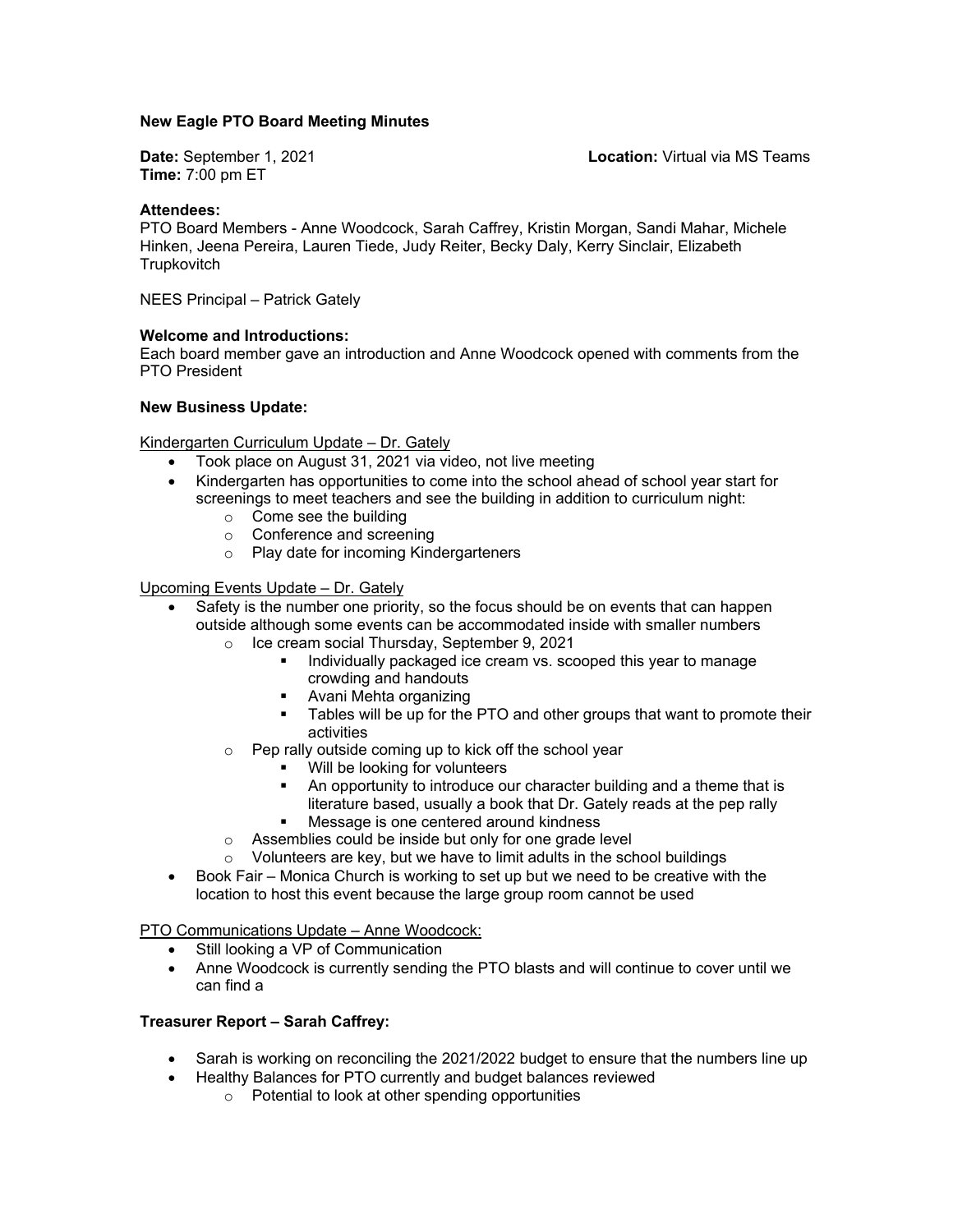- Other fundraising opportunities for extra funds:
	- $\circ$  New Eagle Nights Out potential have them once a month and even dedicate some specifically to the  $4<sup>th</sup>$  grade fundraising efforts
- Golden Apple Grants to continue during thw 2021/22 school year
	- o Teachers submit a form to Dr. Gately and share with Anne Woodcock
	- $\circ$  Target items that are special for the children and have an educational value
	- $\circ$  The board approves the requests and funds the requested grant based on the opportunities
- PTO Teachers Gifts for 2021/22
	- $\circ$  PTO sponsored treats for the teachers this past Friday and Monday and gift bags for the teachers in the NEES theme colors
	- o Katie Lane is organizing *Magic Mondays* for teachers 9/13 starting and running for 6 weeks – "So happy you are coming back in on Mondays and happy to have you as teachers"
- After School Clubs:
	- $\circ$  It is suggested that we should continue with after school clubs and sports, the interior is spaced and safely distanced so they can be accommodated this year
	- $\circ$  Dr. Gately will raise the request for hosting clubs to the teachers and see who is willing to sponsor this year

# **COMMITTEE UPDATES**

### **Digital Communications & Website – Judy Reiter:**

- The focus this year is to direct parents to the PTO website and encourage it as the main location for information and volunteer sign-up
	- o We would like parents to be able to sign-up and see volunteer opportunities in one place
- A request was made to share information with Judy about upcoming events or programs so that she can post on the weekend, ideally at least  $1 - 2$  weeks

### **Volunteer & Recruiting – Lauren Tiede, Elizabeth Tropkovitch**

- Homeroom coordinators are filled with the exception of 5 classrooms
	- $\circ$  Membership Toolkit/Directory is free this year, but there was an issue last year with people not receiving the communication through the platform from homeroom coordinators
	- $\circ$  The PTO will be pushing the directory sign-up as the main focus of communication for NEES
	- $\circ$  Continue to promote, especially with new families to come in, as the year goes on to ensure everyone is engaging and getting the communication
	- $\circ$  Directory information will be circulated separately this year so that it will be standalone and hopefully catch the eye of more parents this year
	- $\circ$  New Families & Changes in Classroom through the year we need to make sure they have the flyer and we emphasize, Dr. Gately will note with Anya so she can ensure new families are aware
	- $\circ$  Confirmation that PTO is getting rid of grade coordinators and absorb that those responsibilities into the Lead Teacher's Homeroom Parent Coordinator to cut down on communications
		- o Lauren will reach out to the HRCs to ensure that they are okay with that change
- New Parent Mixer
	- $\circ$  Wanting to confirm if we are doing social events outside of the school, the school is not comfortable endorsing it but an option to hold outdoors may still work for the PTO
	- $\circ$  Are we able to locate an outdoor option that would make it safe and possible to connect with new families